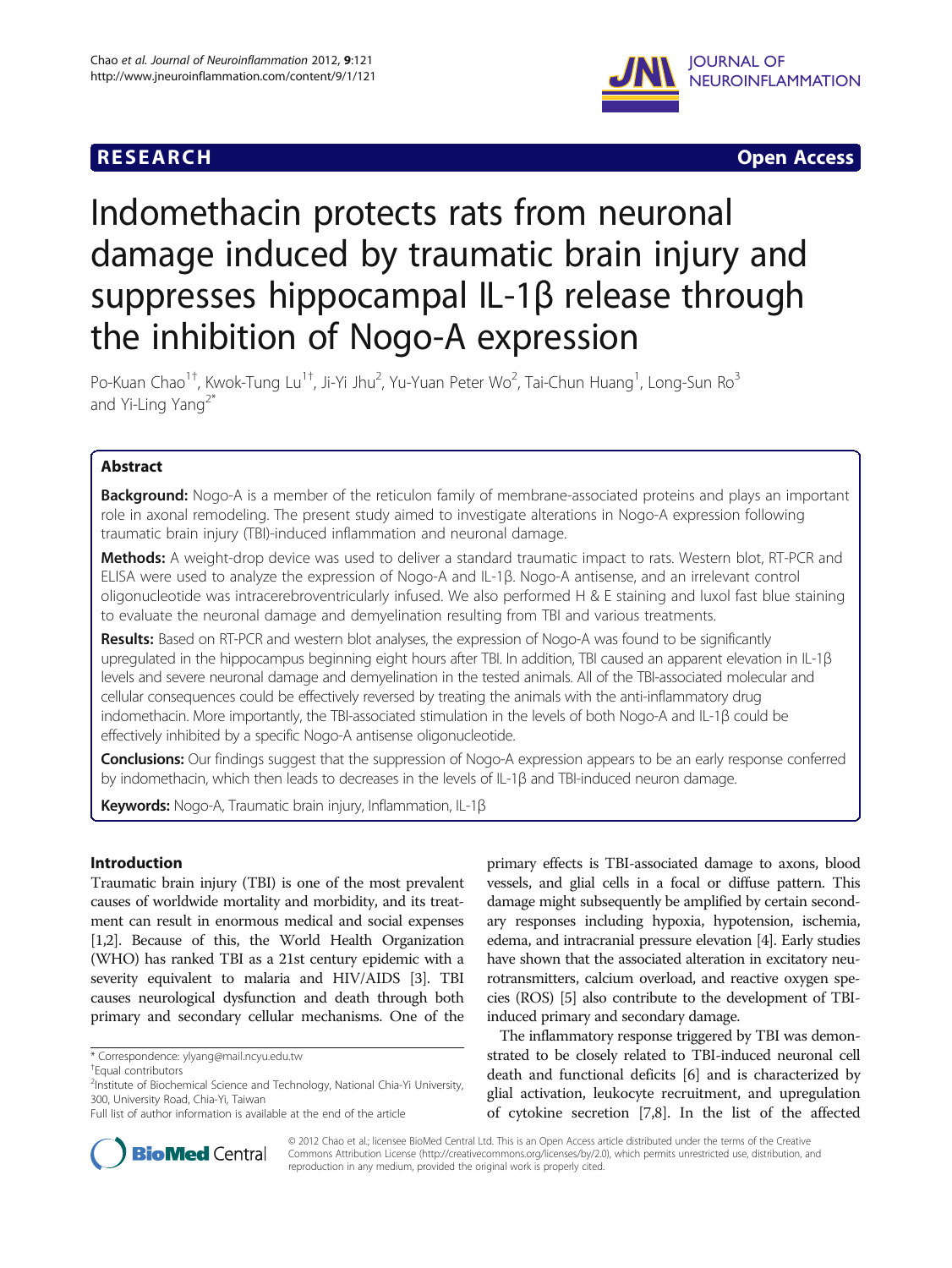cytokines, IL-1 appears to be a key mediator of the TBI response. In fact, IL-1 has been reported to mediate many neurological effects in the brain [\[9](#page-7-0)]. A relatively high level of IL-1 has been found to be associated with TBI-induced neuron loss [[7](#page-7-0),[10,11\]](#page-7-0). Thus, an efficient method that could ultimately confer a decline in IL-1 and the traumatic inflammatory response is likely to be an attractive strategy for TBI treatment [[12,13](#page-8-0)].

Nogo-A, a myelin-rich membrane protein of the adult central nervous system (CNS), is known to act through specific binding to the Nogo receptor (NgR) [[14](#page-8-0)]. Three isoforms of the Nogo protein (Nogo-A, Nogo-B, and Nogo-C) and of the corresponding NgRs have been identified [\[15](#page-8-0)]. The C-terminal sequences of all Nogo proteins bear a striking homology to several members of the reticulon or neuroendocrine-specific proteins, suggesting that Nogo-A is a member of the endoplasmic reticulum-anchored proteins. A growing body of studies has demonstrated that expression of Nogo-A is not restricted to neurons and oligodendrocytes in the CNS but occurs throughout the adult brain and spinal cord [\[16,17](#page-8-0)]. It is a potent inhibitor of neurite outgrowth, and it is known to negatively regulate regeneration in the adult CNS [\[18,19](#page-8-0)]. Treatment with anti-Nogo-A antibodies or an NgR receptor antagonist can significantly promote axonal regeneration, neuroanatomical plasticity, and functional recovery [[20](#page-8-0)-[22](#page-8-0)]. Furthermore, recent studies have also demonstrated that the expression of Nogo-A and NgRs is stimulated by the activated microglia/macrophages [[23](#page-8-0)]. This converging evidence points to an important role for Nogo-A in mediating the inflammatory responses caused by various neurological conditions including TBI [[24](#page-8-0)]. As the hippocampus was found to exhibit rather severe neuronal loss after TBI [[7](#page-7-0)[,25\]](#page-8-0), in this study, we sought to investigate TBI-associated hippocampal Nogo-A expression, cytokine levels, and axonal and neuronal damage. In addition, we aimed to elucidate the correlation between Nogo-A production and post-TBI neuroinflammation using indomethacin.

## Methods

#### Experimental animals

Adult male Wistar rats weighing 350 to 400 g were used in the current study. The rats were purchased from BioLASCO, Taiwan, Co., Ltd. and housed individually in hanging wire cages in a temperature-controlled animal colony at 24°C, with a normal 12-hour/12-hour light/dark cycle. The animals had free access to food and water, and they were allowed to acclimate to the light/dark cycle at room temperature for at least one week before undergoing the experiments. All animal experiment protocols were approved by the Animal Care and Use Committee of the National Chia-Yi University (Approval number: 100010). As a TBI model, a special weight-drop device which

contained a foam bed on the bottom similar to that described by Marmarou et al. [\[26\]](#page-8-0) was used to deliver a standard traumatic impact to the animals. Each rat was placed under pentobarbital anesthesia (40 mg/kg, i.p.), a midline incision was made on the head with a scalpel, and the skin flaps around the cutting site were peeled off laterally. After this, a metal helmet was sewn onto the top of the skull to prevent fracture from the trauma-inducing impact. Rats were then placed in a prone position on the bottom plate of the weight-drop device, and a 450-g weight was allowed to fall freely and vertically from a height of 1.8 m onto the metal helmet to induce TBI. In the experiments studying drug effects on the expression of Nogo-A and traumatic brain injury-associated inflammation and axonal damage, the rats were injected with Nogo-A antisense oligonucleotide (5′-TGCTTTCGGTTG CTG AGGTA-3′) (i.c.v., 5 μl) [\[27\]](#page-8-0) or indomethacin (i.p., 2.5 mg/kg, dissolved in 75% alcohol, Sigma, St. Louis, Missouri, USA) at the time of surgery while anesthetized.

#### Nogo-A mRNA assay

The relative level of hippocampal Nogo-A transcription was determined by RT-PCR  $(n = 4, each group)$ . After dissection of the brain, total hippocampal RNA was extracted with Trizol reagent (Gibco BRL, Grand Island, NY, USA), and 1 μg of each isolated RNA was subjected to cDNA synthesis. RT for cDNA synthesis was conducted in a 14 μL reaction buffer, containing 1 μL reverse transcriptase (50 U) and 1  $\mu$ L oligo(dT)<sub>15</sub> primer (50 pmol), according to the manufacturer's instructions (Perkin Elmer, Foster City, CA, USA). The reaction was performed at 42°C for 30 minutes and subsequently terminated by boiling for 5 minutes. The obtained cDNA was then diluted to 100 μL with diethylpyrocarbonate (DEPC)-treated  $H_2O$ , and the diluents were stored at −20°C prior to use. With the obtained cDNA (15 μL) as a template, the relative expression levels of Nogo-A from the animals receiving experimental treatment were determined by PCR. For PCR, a pair of specific primers, 5′-GCACAGCTTTGCCCATCA-3′ (forward) and 3′-GGCTTGTGCGACTCGA TCAC-5′ (reverse) (30 cycles), was used to amplify the Nogo-A gene, and another pair of primers, 5′-TGACGTTGACATCCG TAAAG-3′ (forward) and 3′-GAGATAGGACCGGAGT GACA-5′ (reverse) (28 cycles), was designed for the amplification of actin as an internal control [\[28](#page-8-0)]. The final PCR products were analyzed on an agarose gel, and the relative intensity was determined using semiquantitative densitometry in conjunction with AlphaEase software (Alpha Innotech Corp., Miami, FL, USA).

#### Western blot analysis

The protein samples from various treatments were resolved by SDS-PAGE. The post-TBI rats  $(n = 6$  in each group) were decapitated and the brains were removed at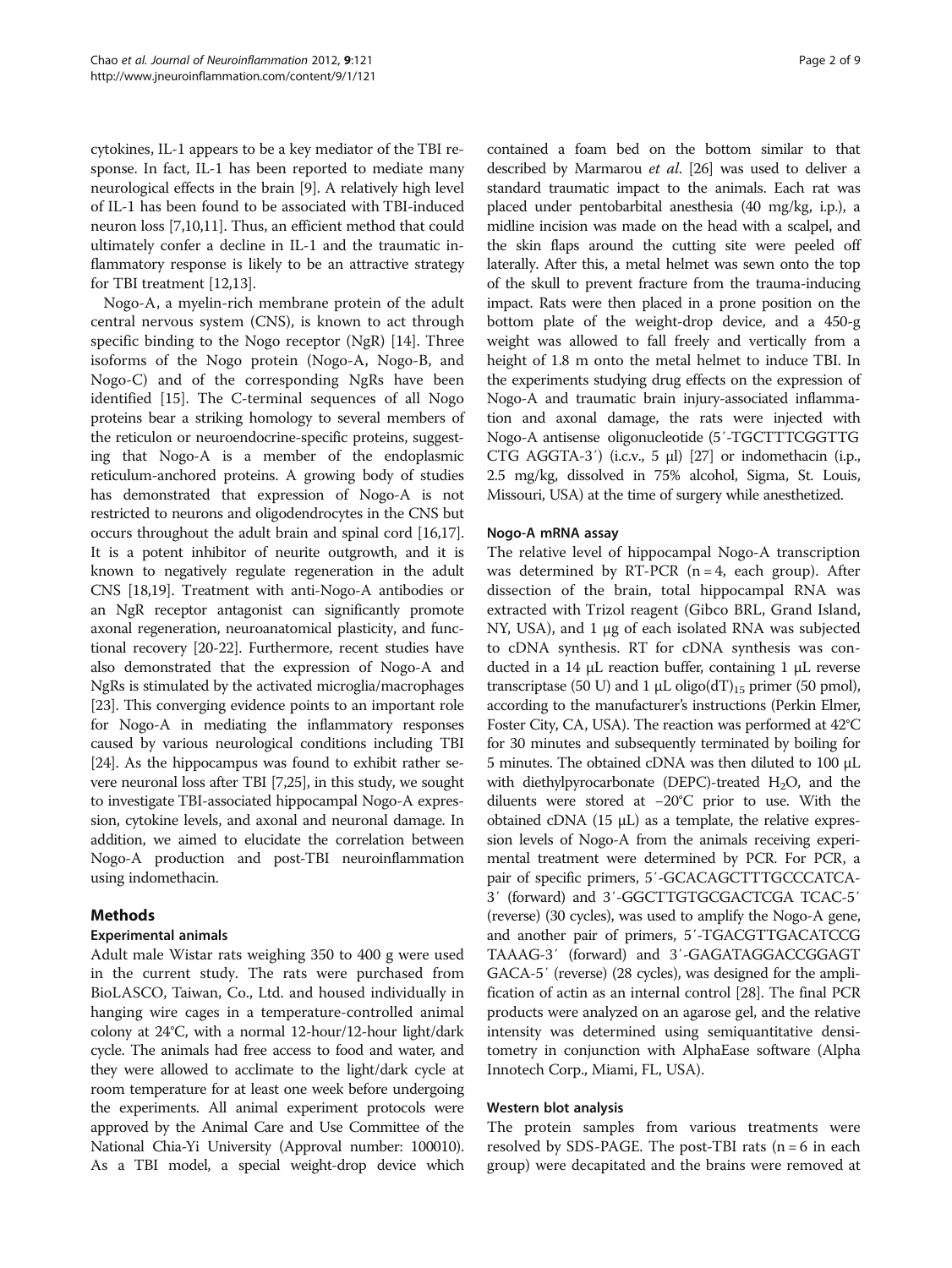<span id="page-2-0"></span>

different time points after TBI. Following the dissection, the hippocampus was weighed and promptly homogenized in six volumes (v/w) of ice-cold homogenizing buffer, which contained 9.91 mM tris-base, 0.32 M sucrose, 1 mM ethylenediaminetetraacetic acid (EDTA), and proteases (PMSF: 100 μL/10 ml; leupeptin: 100 μL/10 ml; aprotinin: 100 μL/10 ml). Total proteins were fractionated on an 8% sodium dodecylsulfate polyacrylamide gel and the resolved proteins were electrophoretically transferred to a polyvinylidene difluoride (PVDF) membrane. The blotted membrane was then subjected to antibody detection. Polyclonal anti-Nogo-A (1:1,000 dilution; R&D System, Minneapolis, MN, USA) antibodies were used as primary antibodies, which were then detected by the secondary rabbit anti-goat antibody (1:5,000 dilution; Invitrogen, Grand Island, NY, USA) and visualized by an enhanced chemiluminescence assay (RPN 2108; Amersham International, Amersham, UK). We used actin as the internal control (1:5,000 dilution; Santa Cruz Biotechnology, Santa Cruz, CA, USA). Finally, the relative protein level of Nogo-A was quantified using semiquantitative densitometry equipped with AlphaEase software (Alpha Innotech Corp.).

#### IL-1 detection

In our previous studies [[7](#page-7-0)], we demonstrated that TBI could induce significant IL-1β overproduction and neuronal damage in the hippocampus and that the administration of an IL-1β antagonist could effectively protect animals from the trauma-associated damage. To elucidate the correlation between TBI-associated alterations in Nogo-A expression and the effects of indomethacin on IL-1β production, IL-1β expression was re-examined in this study by RT-PCR and ELISA. As in the prior study, the total RNA from the hippocampus of each rat was isolated for cDNA synthesis, and the obtained cDNA was used for PCR analysis  $(n = 6$  in each group). The specific primers for IL-1β PCR amplification were 5′-ATGGCAACTGTTCCTGAACTCAAC-3′ (forward) and 5′-AGGACAGGTATAGATTCTTTCCTT T-3′ (reverse)(30 cycles), and the primers for the actin internal control amplification were 5′-TGACGTTGA CATCCGTAAAG-3′ (forward) and 5′-ACAGTGAGGC CAGG ATAGAG-3′ (reverse) (28 cycles) [\[27\]](#page-8-0). The subsequent analysis procedure assessing the PCR product for IL-1β expression was similar to that for the Nogo-A determination. The concentration of IL-1 was also measured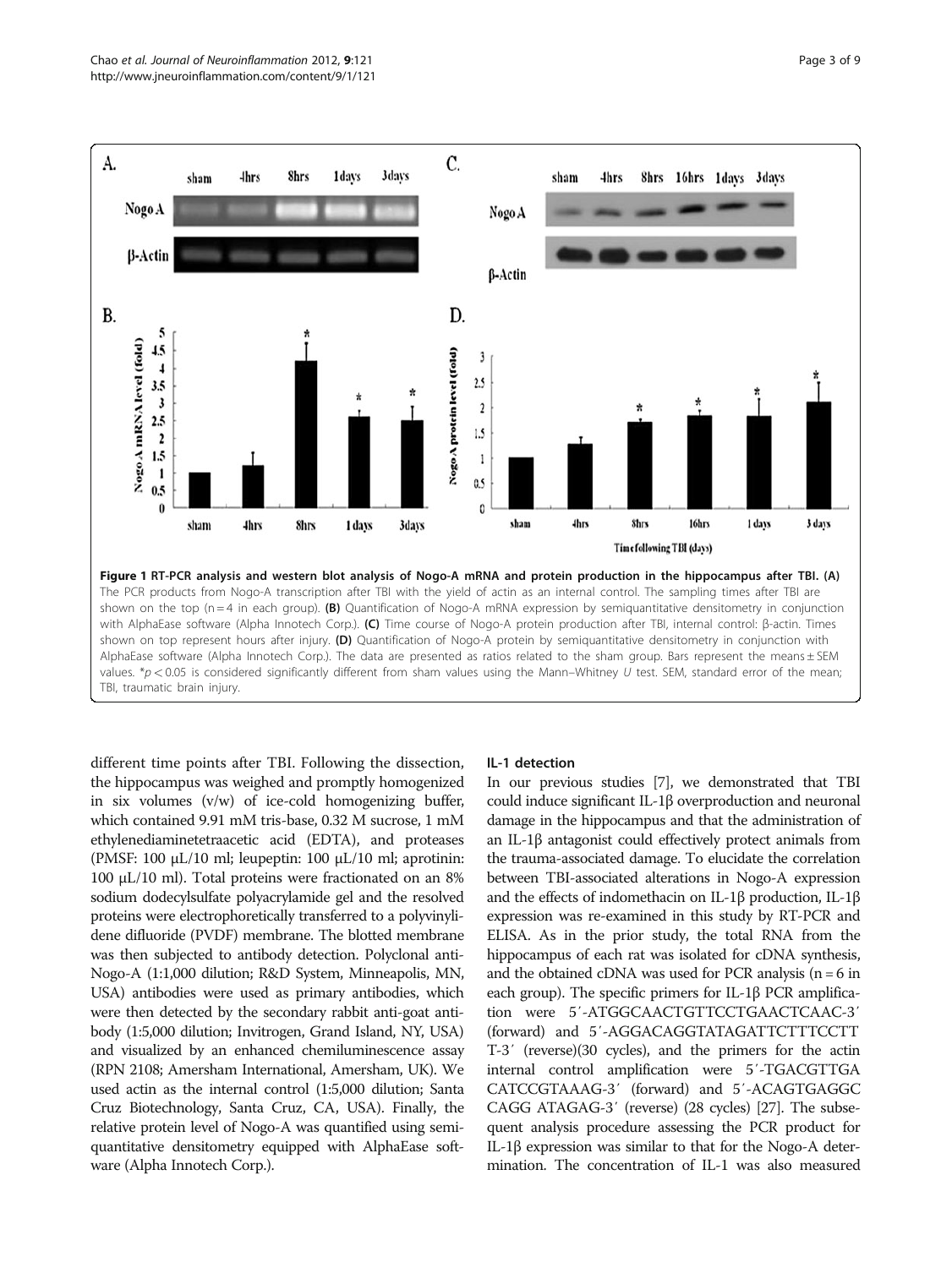<span id="page-3-0"></span>using a commercial ELISA kit according to the manufacturer's instructions (Bender Medsystems, San Diego, CA, USA).

#### Water content measurement

Rats  $(n = 4$  in each group) were decapitated under deep anesthesia with 100 mg/kg pentobarbital. The brains were quickly removed and their wet weights were measured. The tissue was dried at 120°C for 24 hours. In a doubleblinded manner, the water content was calculated as the difference between wet and dry weight and expressed as the percentage of wet weight [\[25\]](#page-8-0).

## Evaluation of neuron damage: H & E staining

Three days post-TBI, each group of rats was sacrificed using an overdose of pentobarbital (100 mg/kg, i.p.) and then perfused transcardially with 0.9% NaCl and 10% formalin. After perfusion, the rats were decapitated and their brains were removed and embedded in paraffin blocks ( $n = 5$  in each group). Coronal sections (10  $\mu$ m thickness) were stained with H & E and subjected to microscopic examination [[7](#page-7-0)[,25\]](#page-8-0).

## Evaluation of axonal demyelination: Luxol fast blue staining

Using a similar procedure to the one described above, the axonal damage was also analyzed. The embedded coronal sections (10 μm thickness) were stained with luxol fast blue (LFB, 0.1%, Sigma) and cresyl echt violet (0.1%, Sigma) for myelin detection and axonal loss assessment ( $n = 5$  in each group).

## Statistical analysis

The obtained data are presented as the means ± standard error of the mean (SEM). Kruskal-Wallis analyses of variance (ANOVA) were conducted, and if significant, were followed by the Mann–Whitney  $U$  test.  $P < 0.05$ was considered statistically significant.

## Results

## Upregulation of Nogo-A after TBI

The first experiment conducted in the current study sought to examine alterations in the expression of Nogo-A in the hippocampus after TBI. Compared with the sham group, the Nogo-A mRNA expression level was found to rise slightly at four hours after TBI induction, but this difference was not significant (Figure [1A](#page-2-0), B). The upregulation of Nogo-A expression reached a maximum at eight hours after trauma (approximately four times the maximum level in the sham group,  $P < 0.05$ ) and lasted for three days. This stimulatory effect on Nogo-A production was further confirmed by protein analysis. Western blot analysis revealed an increase in Nogo-A protein in the hippocampus four hours post-TBI. However, a statistically significant elevation



different from the TBI with sense values using the Mann-Whiney U test. SEM, standard error of the mean; TBI, traumatic brain injury.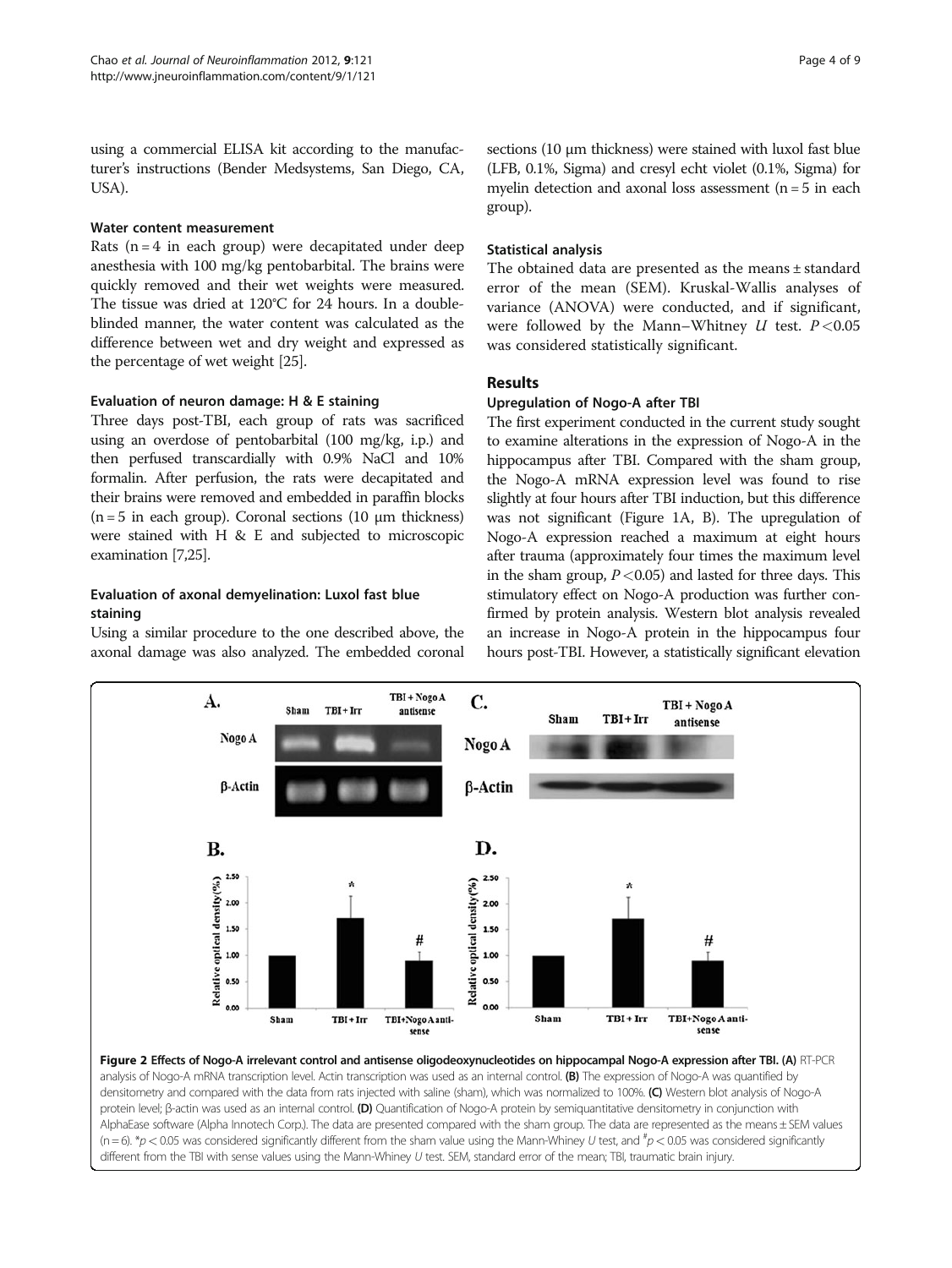n the protein level began at eight hours after TBI and lasted for three days (Figure [1C](#page-2-0), D). Moreover, this TBI-induced stimulation of Nogo-A expression could be reversed by the administration of Nogo-A antisense oligonucleotide (5′- TGCTTTCGGTTGCTGAGGTA-3′) immediately after TBI. As shown in the RT-PCR analysis (Figure [2A and B](#page-3-0)) and western blot analysis (Figure [2C and D\)](#page-3-0), microinjection of Nogo-A antisense oligonucleotide into the lateral ventricle drastically decreased the TBI-induced Nogo-A production by approximately 70%. However, the Nogo-A irrelevant control oligonucleotide (5′-GCAGACCAGC GCGGA GCT-3′) appeared to be ineffective in decreasing the TBI-associated Nogo-A production.

#### Indomethacin attenuated expression of Nogo-A

Indomethacin, a potent non-steroidal anti-inflammatory drug, was used in this experiment to determine the relationship between TBI-associated inflammatory effects and Nogo-A expression. The level of Nogo-A was again significantly increased as a consequence of TBI, whereas in the

TBI rats that were given indomethacin, Nogo-A expression at both the mRNA (Figure 3A and B) and protein (Figure 3C and D) levels returned to those observed in sham animals. Unlike the direct effect conferred by Nogo-A antisense oligonucleotide, indomethacin may conceivably have triggered a novel pathway that resulted in the suppression of Nogo-A expression. However, an interesting finding was that the administration of indomethacin or Nogo-A antisense, but not Nogo-A irrelevant control oligonucleotide, not only suppressed the Nogo-A overproduction but also downregulated the expression of IL-1β mRNA (Figure [4A and B](#page-5-0)) and protein (Figure [4C](#page-5-0)) after TBI. This strongly suggests that TBI-induced IL-1β production is modulated by the level of Nogo-A.

### Administration of Nogo-A antisense and indomethacin protects animals from TBI-induced brain edema, neuronal damage, and demyelination

In our previous study, we found that TBI induced severe brain edema. In this study, we attempted to evaluate the



(TBI + indomethacin). (A) RT-PCR analysis of the expression of Nogo-A among different groups along with the analysis of β-actin transcription as an internal control. (B) Quantification of Nogo-A expression. (C) Western blot analysis of the expression of Nogo-A among different groups along with the analysis of β-actin as an internal control. (D) Quantification of Nogo-A expression. Bars represent means ± SEM values (n = 5). \*P <0.05 is considered significantly different from the sham value using the Mann–Whitney U test and  $\#P$  <0.05 is considered significantly different from the TBI value using the Mann–Whitney U test. SEM, standard error of the mean; TBI, traumatic brain injury.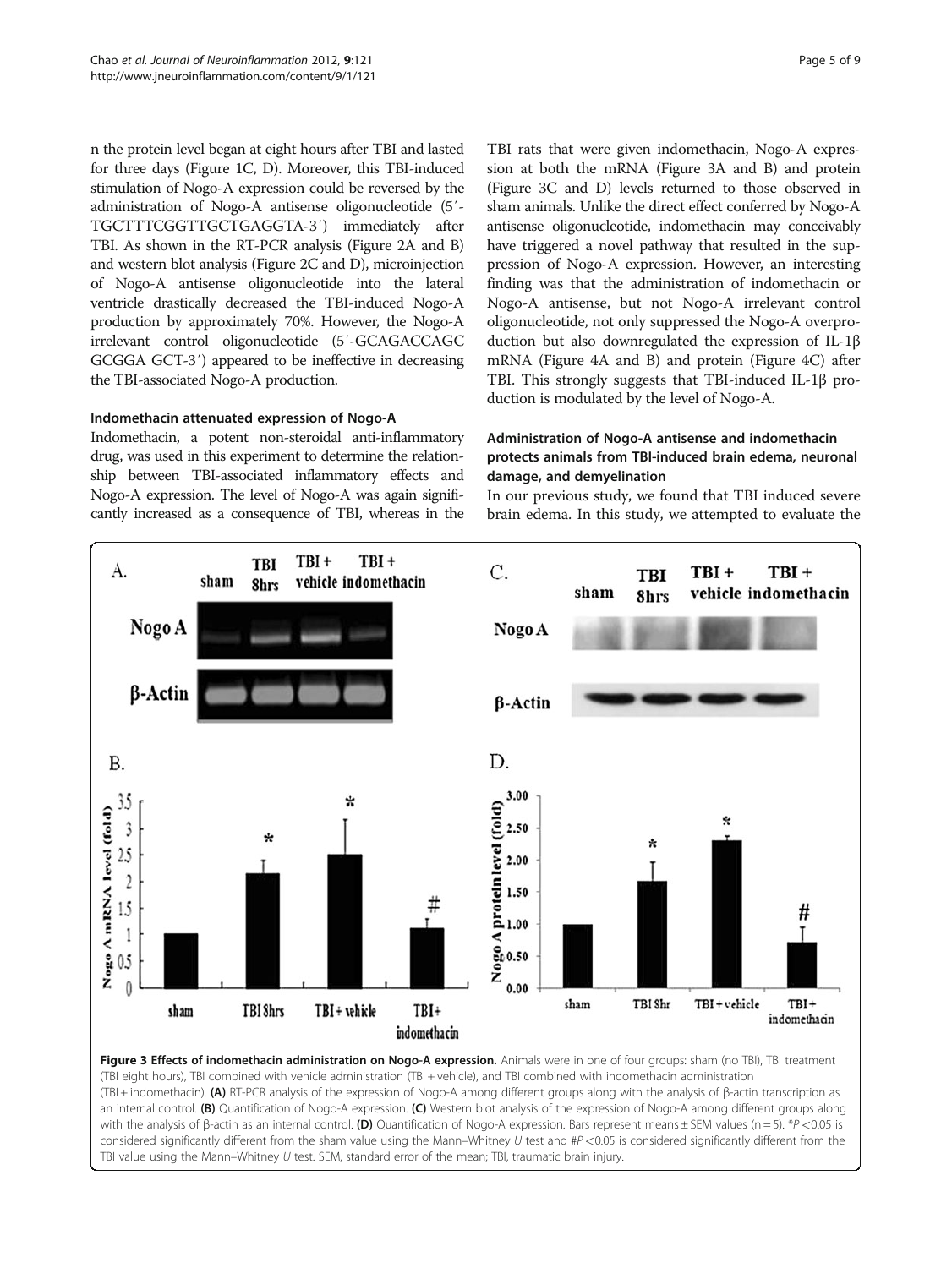<span id="page-5-0"></span>

effect of Nogo-A antisense and indomethacin on TBIinduced brain edema formation. TBI-induced neuronal damage and demyelination were analyzed by H&E and luxol fast blue staining, respectively. Compared with the sham group, TBI indeed led to severe brain edema, neuronal damage, and demyelination, as indicated by neuronal swelling, shrinkage, and subsequent neuronal loss (Figures [5, 6A-D\)](#page-6-0). This TBI-associated brain edema and damage could be effectively diminished by the administration of Nogo-A antisense oligonucleotide (Figures [5](#page-6-0), [6E](#page-6-0) and [6F\)](#page-6-0) or indomethacin (Figures [5](#page-6-0), [6G](#page-6-0) and 6H). The results again suggest that the complicated neuroprotective mechanism against TBI-induced damage elicited by indomethacin should be at least in part mediated by Nogo-A. Additionally, as described above, the change in the level of IL-1β is modulated by that of Nogo-A, suggesting that the alteration of Nogo-A expression might be an early stage event in the protection process conferred by indomethacin.

### **Discussion**

Our results demonstrate that the production of Nogo-A mRNA and protein is stimulated several hours after TBI in the hippocampus, and such TBI-induced upregulation of Nogo-A can be suppressed by treatment with indomethacin. The increase in the levels of IL-1β and the TBI-associated demyelination and neuronal damage could also be effectively reversed by this non-steroidal anti-inflammatory drug. More interestingly, the expression of Nogo-A was found to be well-correlated with hippocampal IL-1β release, as blockage of Nogo-A by an antisense oligonucleotide could prevent IL-1β from overloading. These results suggest that the neuroprotective activity of indomethacin is mediated by the repression of Nogo-A expression in the early stages of the process. Subsequently, the downregulated Nogo-A then promotes a decline in the release of IL-1β via a pathway that is yet to be characterized.

Our results on the profile of Nogo-A expression in an adult rat TBI model are consistent with those observed in neonatal rat middle cerebral artery occlusion (MCAO) or pyramidal tract lesion models [\[29,30](#page-8-0)], but differ from previous observations in adult rat MCAO models [\[31](#page-8-0)]. In the neonatal ischemic rats, Nogo-A expression peaked within 24 hours and returned to near baseline level by 72 hours [[29](#page-8-0)] whereas in the adult rats, MCAO caused an alteration in neuronal Nogo-A expression continuously in the ipsilateral and contralateral cortex and conferred a global elevation at 28 days after stroke [\[31\]](#page-8-0). As we observed, the expression of Nogo-A reached a plateau at 8 hours post-TBI and lasted for 72 hours (three days), which is not entirely consistent with either of the above models. We suspect this may be due to the differing procedures adopted in brain injury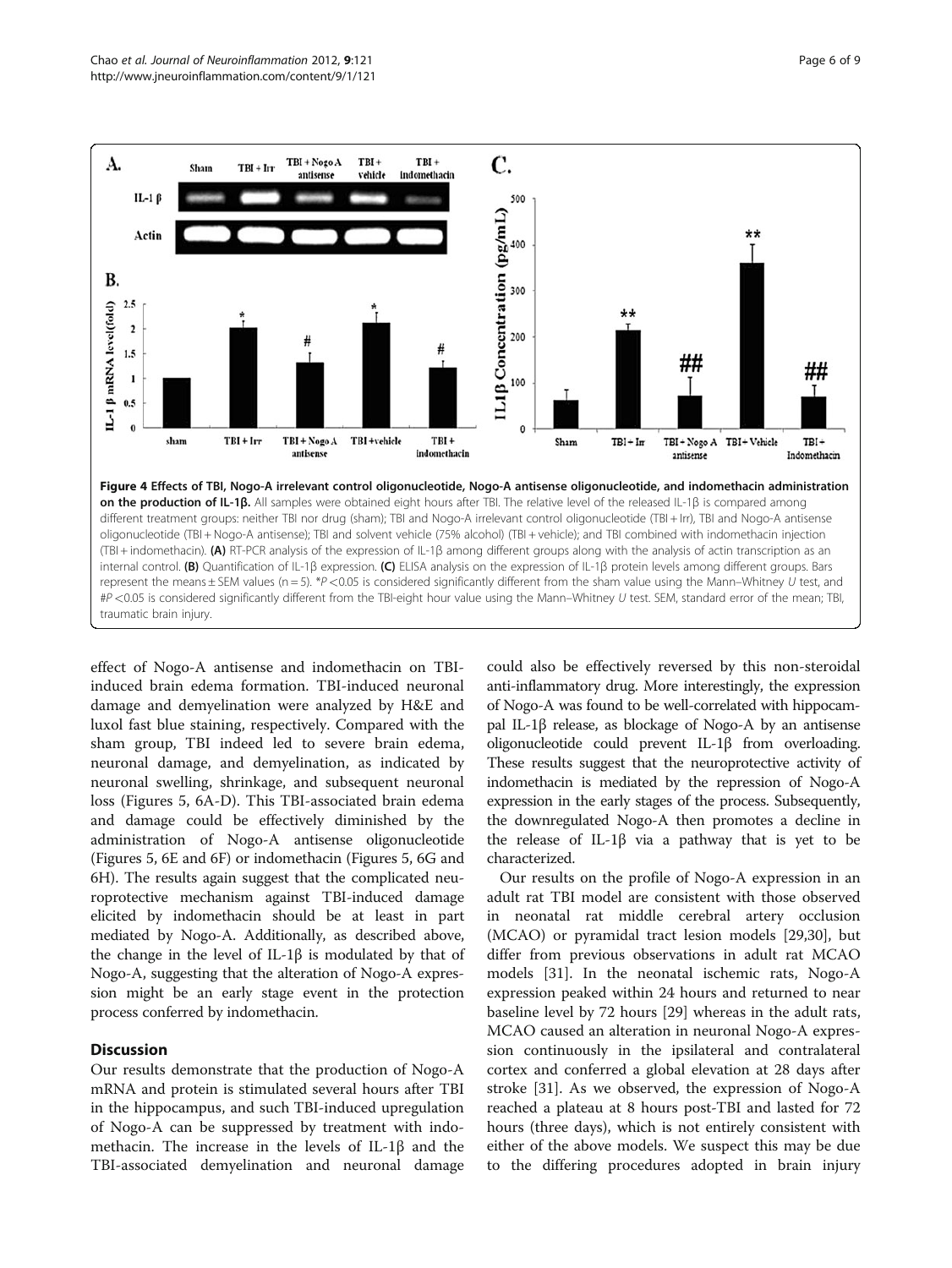<span id="page-6-0"></span>

induction. In our model, the TBI-induced diffused damage may not be restricted to neuronal injury. It might also cause vessel ruptures and severe damage to the blood brain barrier (BBB). Consequently, TBI could have accelerated the recruitment of microglia and macrophages, and in turn promptly stimulated earlier Nogo-A expression. The other possible explanation for the variations in Nogo-A expression profiles may be the specific brain area that was subject to investigation in this study. Based on the results from our previous studies showing that the hippocampus exhibits rather severe neuronal loss due to TBI [\[7](#page-7-0)[,25\]](#page-8-0), it follows that a more rapid TBI response, including Nogo-A upregulation, should be more clearly observed in the hippocampus.

The role of Nogo-A is controversial. Using monoclonal antibodies (mAbs) to neutralize Nogo-A or using soluble fragments of NgR to block the Nogo-A-NgR interaction has been found to increase axonal outgrowth and sprouting significantly, which correlates with an improvement of functional outcome after cerebral ischemia or stroke [[22,32,33\]](#page-8-0). Neutralization of Nogo-A by mAbs has also been shown to improve cognitive recovery after TBI [[34](#page-8-0)]. These studies suggest that Nogo-A elicits the axonal inhibitory effects after injury and provide a potential treatment strategy for TBI. However, contrary to the pharmacological results, the genetic deletion of Nogo-A did not improve functional and histological outcomes after TBI in aging animals [\[35](#page-8-0)]. Compared with wild littermates, the Nogo-A/B deficient mice showed diminished recovery from neurological motor deficits and reduced area and density in the corpus callosum after TBI [[35\]](#page-8-0). In addition to these interesting results observed in the Nogo-A/B deficient mice, the NgR deficient mice also display impaired cognitive outcomes in the Morris water maze task after TBI [[36](#page-8-0)]. It has also been reported that Nogo-A plays a critical role in stabilizing and maintaining the architecture of hippocampal pyramidal neurons [\[37\]](#page-8-0). These results suggest that the role of Nogo-A in TBI-induced neuronal damage is very complex and may also be age-dependent.

Brain edema is one of the characteristic features observed in patients suffering from severe traumatic brain injury, and it can be classified into vasogenic edema and cytotoxic edema. Vasogenic edema, a secondary response to BBB compromise following TBI, can lead to a swelling process



Figure 6 Indomethacin and Nogo-A antisense treatment protects animals from TBI-induced neuronal death and axonal demyelination. The neurons from animals in different groups: (A, B) rats without TBI (sham); (C, D) TBI only; (E, F) TBI combined with the administration of Nogo-A antisense (TBI + Nogo-A antisense); (G, H) TBI combined with indomethacin administration (TBI + Indomethacin). The coronal sections (10 μm thickness) through the hippocampus were stained with either H & E or luxol fast blue (LFB) for microscopic analysis to determine the neuronal damage or axonal demyelination, respectively ( $n = 5$  in each group). TBI, traumatic brain injury.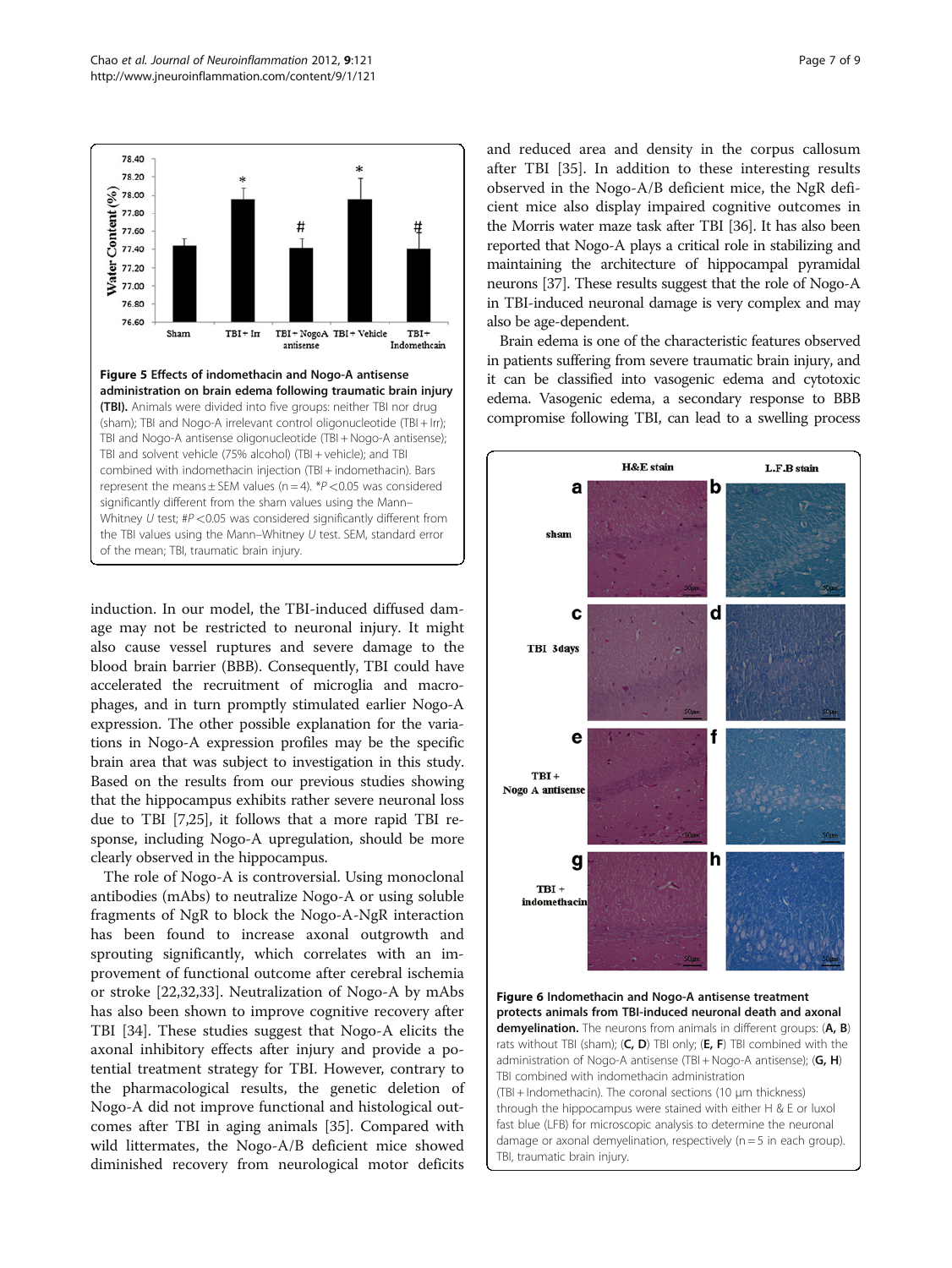<span id="page-7-0"></span>and a subsequent rise in intracranial pressure. Cytotoxic edema causes intracellular fluid accumulation and occurs during water intoxication and under anoxia-generating conditions, such as trauma and stroke [\[25\]](#page-8-0). Earlier studies have demonstrated that some neuroprotective agents, such as tamoxifen, could protect animals from spinal cord injury-induced edema and neuronal damage via the attenuation of Nogo-A [\[38](#page-8-0)]. Some researchers also found that Nogo-A could also trigger a rapid phosphorylation of the epidermal growth factor receptor and subsequently activate a MAPK signaling pathway via the phosphorylation of MEK and ERK [[39](#page-8-0)]. A similar ERK/MEK/Raf cascade activation was also observed in our previous studies on TBI-induced brain edema [\[25\]](#page-8-0). The TBI-associated stimulation in Nogo-A might have provided a connection that correlates the MAPK pathway to the TBI-induced cytotoxic brain edema. Indomethacin administration significantly reduced the intracranial pressure [[40,41\]](#page-8-0) and BBB disruption [\[42\]](#page-8-0), which may attenuate vasogenic brain edema [\[43](#page-8-0)]. The protective effect of indomethacin is speculated not only to reduce the vasogenic edema that results from TBIinduced intracranial pressure elevation but also to attenuate cytotoxic edema through the inhibition of the Nogo-A/ MAPK pathway.

A large number of studies have indicated that inflammation is important to TBI-induced secondary damage to neurons, glia and myelin [[44,45](#page-8-0)]. TBI induces the rupture of the BBB and various inflammatory responses, including cytokine release, the accumulation of leukocytes, and activation of macrophages and microglia [7,8,[46](#page-8-0)]. Prostanglandin E2 (PGE2) is one of the early inflammatory mediators released by macrophages. Several studies have demonstrated that PGE2 is significantly elevated in the plasma of traumatized patients and animals [[45](#page-8-0),[47,48\]](#page-8-0) and is important for macrophage activation; macrophages may migrate toward the site of injury, secrete toxic cytokines, and thereby cause further neuronal damage [\[44,49](#page-8-0)]. Indomethacin, a non-specific cyclooxygenase inhibitor, reduces  $PGE_2$  production and elicits a potent antiinflammatory effect. In this study, we found that indomethacin treatment significantly attenuated the TBIinduced elevation of hippocampal Nogo-A and IL-1β. Recent studies have indicated that Nogo-A receptors are expressed in macrophages in injured peripheral nerves [[23](#page-8-0)] and in oligodendrocytes of the central nervous system [[19](#page-8-0)]. It is highly possible that indomethacin blocks  $PGE_2$ production, which then attenuates the activation of macrophage/microglia and further reduces the expression of Nogo-A and IL-1β release. However, further study is needed to verify and delineate this complex mechanism.

#### Conclusions

The results presented here indicate that Nogo-A plays an important role in TBI-induced IL-1β release and neuronal and axonal damage. By inhibiting Nogo-A expression, the systemic delivery of indomethacin can greatly ameliorate the TBI-induced IL-1β overload and neuronal damage.

#### Abbreviations

BBB: Blood brain barrier; FRK: Extracellular signal-regulated kinase; IL-1: Interleukin-1; MAPK: Mitogen-activated protein kinase; PCR: Polymerase chain reaction.

#### Competing interests

The authors declare that they have no competing interests.

#### Acknowledgement

This work was supported by grants NSC 97-2320-B-415-006-MY3 (Y-LY) and 97-2320-B-003-001-MY3 (K-TL), 100-2320-B-003-004 (K-TL) from the National Science Council, Taiwan. The publication fee was supported by National Taiwan Normal University.

#### Author details

<sup>1</sup>Department of Life Science, National Taiwan Normal University, 88, Section 4, Ting-Chou Road, Taipei, Taiwan. <sup>2</sup>Institute of Biochemical Science and Technology, National Chia-Yi University, 300, University Road, Chia-Yi, Taiwan. <sup>3</sup>Departments of Neurology, Chang Gung Memorial Hospital and Chang Gung University, 199 Tun Hwa North RoadTaipei, Taiwan.

#### Authors' contributions

P-KC and K-TL contributed equally to this work. P-KC established the TBI model and helped J-YJ to analyze the expression of Nogo A and cytokine. J-YJ performed the Western blot analysis, PCR, and histological evaluation. T-CH performed the brain edema experiments. Y-Y-PW helped to analyze and interpret the PCR results and in manuscript editing. L-SR provided the statistic analysis consulting. K-TL and Y-LY secured the funding for the project and helped with the final version of the manuscripts. All authors have read and approved the final manuscript.

#### Received: 6 October 2011 Accepted: 8 March 2012 Published: 7 June 2012

#### References

- 1. Max W, Rice DP, MacKenzie EJ: The lifetime cost of injury. Inquiry 1990, 27:332–343.
- 2. Kraus JF, McArthur DL: Epidemiology of violent injury in the workplace. Occup Med 1996, 11:201–217.
- 3. Chua KS, Ng YS, Yap SG, Bok CW: A brief review of traumatic brain injury rehabilitation. Ann Acad Med Singapore 2007, 36:31–42.
- 4. Marshall LF: Head injury: recent past, present, and future. Neurosurgery 2000, 47:546–561.
- 5. Bramlett HM, Dietrich WD: Progressive damage after brain and spinal cord injury: pathomechanisms and treatment strategies. Prog Brain Res 2007, 161:125–141.
- 6. Correale J, Villa A: The neuroprotective role of inflammation in nervous system injuries. J Neurol 2004, 251:1304–1316.
- 7. Lu KT, Wang YW, Yang JT, Yang YL, Chen HI: Effect of interleukin-1 on traumatic brain injury-induced damage to hippocampal neurons. J Neurotrauma 2005, 22:885–895.
- 8. Morganti-Kossmann MC, Rancan M, Otto VI, Stahel PF, Kossmann T: Role of cerebral inflammation after traumatic brain injury: a revisited concept. Shock 2001, 16:165–177.
- 9. Rothwell NJ: Annual review prize lecture: cytokines-killers in the brain? J Physiol 1999, 514:3–17.
- 10. Tehranian R, Andell-Jonsson S, Beni SM, Yatsiv I, Shohami E, Bartfai T, Lundkvist J, Iverfeldt K: Improved recovery and delayed cytokine induction after closed head injury in mice with central overexpression of the secreted isoform of the interleukin-1 receptor antagonist. J Neurotrauma 2002, 19:939–951.
- 11. Toulmond S, Rothwell NJ: Interleukin-1 receptor antagonist inhibits neuronal damage caused by fluid percussion injury in the rat. Brain Res 1995, 671:261–266.